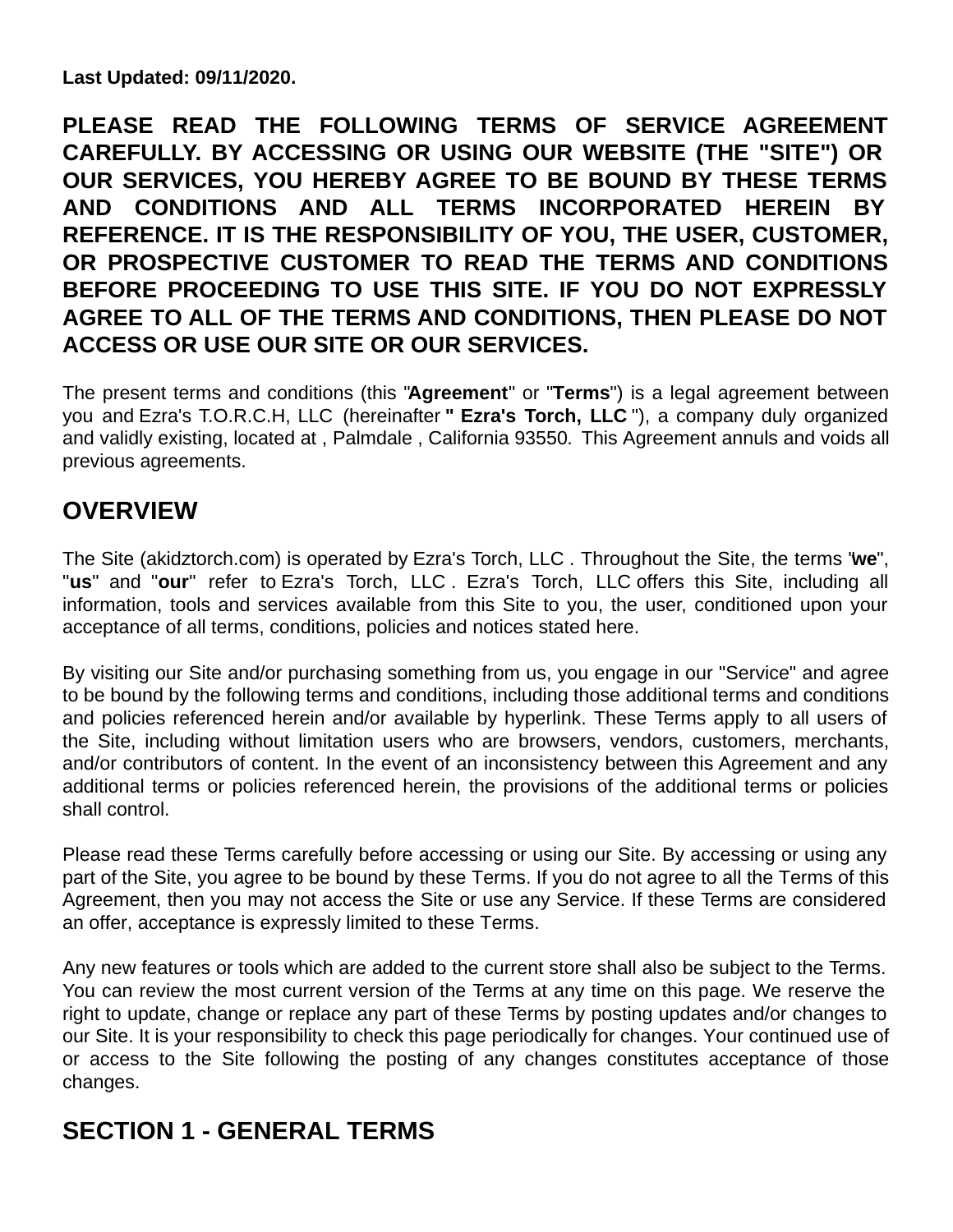By agreeing to these Terms, you represent that you are at least the age of majority in your state or province of residence, or that you are the age of majority in your state or province of residence and you have given us your consent to allow any of your minor dependents to use this Site.

You may not use our products or Site for any illegal or unauthorized purpose nor may you, in the use of our products or Site, violate any laws in your jurisdiction (including but not limited to motor vehicle laws).

You must not transmit any worms or viruses or any code of a destructive nature.

A breach or violation of any of the Terms will result in an immediate termination of your account and right to use our Service.

We have the right, but not the obligation, to take any of the following actions in our sole discretion at any time and for any reason without giving you any prior notice:

- 1. Restrict, suspend or terminate your access to all or any part of our Site;
- 2. Change, suspend or discontinue all or any part of our products or Site;
- 3. Refuse, move, or remove any content that is available on all or any part of our Site;
- 4. Deactivate or delete your accounts;
- 5. Establish general practices and limits concerning use of our Site.

You agree that we will not be liable to you or any third party for taking any of these actions.

You understand and agree that our Site may include communications such as service announcements and administrative or legal notices from us. Please note that you cannot opt out of receiving these notices.

You understand that your content (not including credit card information), may be transferred unencrypted and involve (a) transmissions over various networks; and (b) changes to conform and adapt to technical requirements of connecting networks or devices. Credit card information is always encrypted during transfer over networks.

You agree not to reproduce, duplicate, copy, sell, resell or exploit any portion of the Site, use of the Site, or access to the Site or any contact on the Site, without express written permission by us.

You may not modify, publish, transmit, reverse engineer, participate in the transfer or sale, create derivative works, or in any way exploit any of the content, in whole or in part, found on the Site. Ezra's Torch, LLC content is not for resale. Use of the Site does not entitle users to make any unauthorized use of any protected content, and in particular you will not delete or alter any proprietary rights or attribution notices in any content. You will use protected content solely for your personal use, and will make no other use of the content without the express written permission of Ezra's Torch, LLC and the copyright owner. You agree that you do not acquire any ownership rights in any protected content. We do not grant you any licenses, express or implied, to the intellectual property of Ezra's Torch, LLC or our licensors except as expressly authorized by these Terms.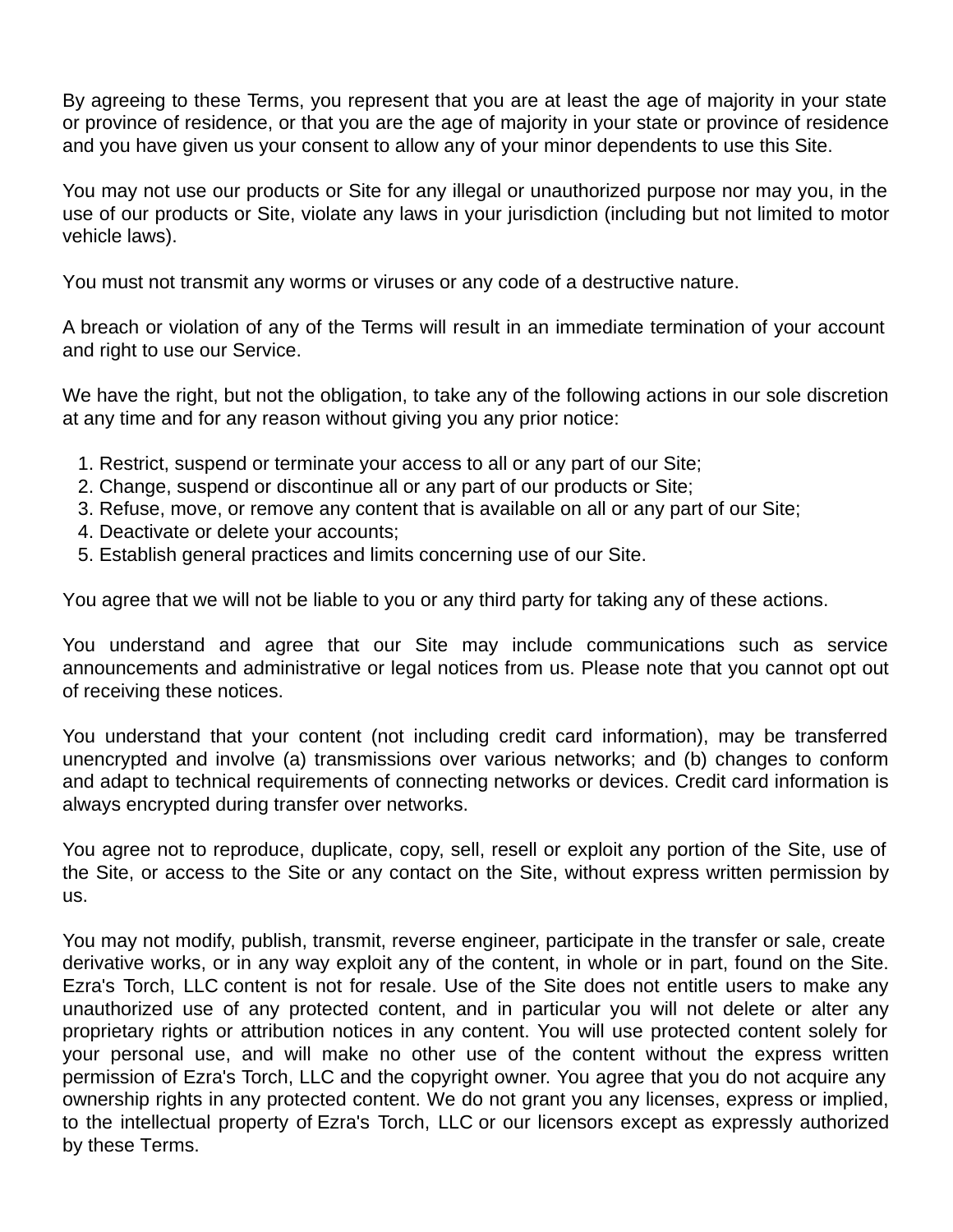# **SECTION 2 - CREATING AN ACCOUNT**

Once you create an account with us, you are registered on the Ezra's Torch, LLC Site. The terms "member," "membership," and "account" all refer to this registration as a member on Ezra's Torch, LLC 's Site. If you are merely surfing or browsing through the Site and have not yet created an account, your use of the Site is still subject to this Agreement; if you do not agree to this Agreement, do not use the Site.

When you create an account, you will provide a unique username and email. We will also ask you to create a password. Because any activities that occur under your username or password are your responsibility it is important for you to keep your username and/or password secure. You may not assign or otherwise transfer your account to any other person or entity. You acknowledge that Ezra's Torch, LLC is not responsible for third party access to your account that results from theft or misappropriation of your account. Notify us immediately if you believe that someone has used your username, email, or password without your authorization.

Furthermore, the registering party hereby acknowledges, understands and agrees to:

a) furnish factual, correct, current and complete information with regards to yourself as may be requested by the data registration process, and

b) maintain and promptly update your registration and profile information in an effort to maintain accuracy and completeness at all times.

If anyone knowingly provides any information of a false, untrue, inaccurate or incomplete nature, Ezra's T.O.R.C.H, LLC will have sufficient grounds and rights to suspend or terminate the member in violation of this aspect of the Agreement, and as such refuse any and all current or future use of Ezra's T.O.R.C.H, LLC Services, or any portion thereof.

### **SECTION 3 - CONDUCT**

As a user or member of the Site, you herein acknowledge, understand and agree that all information, text, software, data, photographs, music, video, messages, tags or any other content, whether it is publicly or privately posted and/or transmitted, is the expressed sole responsibility of the individual from whom the content originated. In short, this means that you are solely responsible for any and all content posted, uploaded, emailed, transmitted or otherwise made available by way of the Ezra's Torch, LLC Services, and as such, we do not guarantee the accuracy, integrity or quality of such content. It is expressly understood that by use of our Services, you may be exposed to content including, but not limited to, any errors or omissions in any content posted, and/or any loss or damage of any kind incurred as a result of the use of any content posted, emailed, transmitted or otherwise made available by Ezra's Torch, LLC .

Furthermore, you herein agree not to make use of Ezra's T.O.R.C.H, LLC's Services for the purpose of:

a) uploading, posting, emailing, transmitting, or otherwise making available any content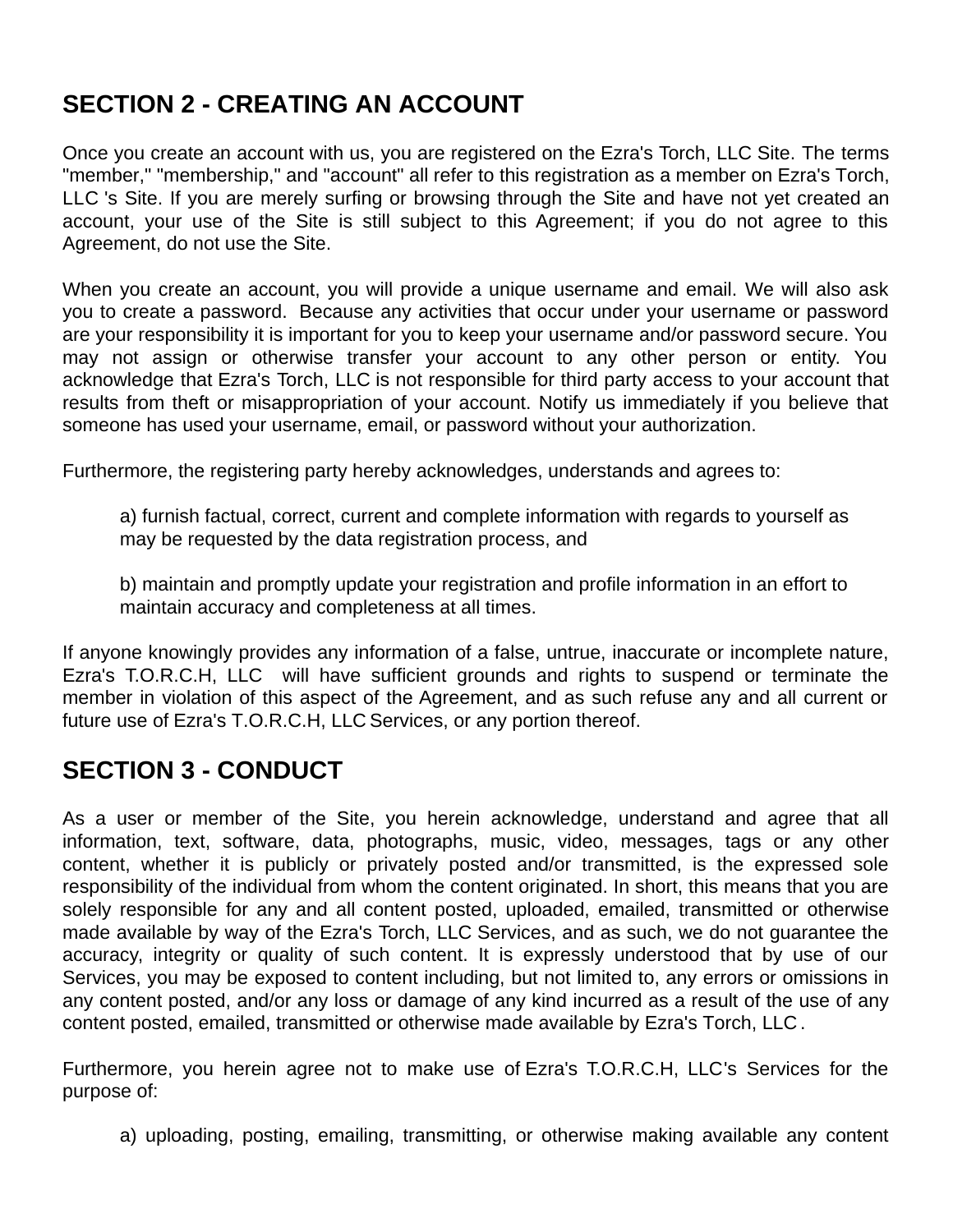that shall be deemed unlawful, harmful, threatening, abusive, harassing, tortious, defamatory, vulgar, obscene, libelous, or invasive of another's privacy or which is hateful, and/or racially, ethnically, or otherwise objectionable;

b) causing harm to minors in any manner whatsoever;

c) impersonating any individual or entity, including, but not limited to, any Ezra's Torch, L L C officials, forum leaders, guides or hosts or falsely stating or otherwise misrepresenting any affiliation with an individual or entity;

d) forging captions, headings or titles or otherwise offering any content that you personally have no right to pursuant to any law nor having any contractual or fiduciary relationship with;

e) uploading, posting, emailing, transmitting or otherwise offering any such content that may infringe upon any patent, copyright, trademark, or any other proprietary or intellectual rights of any other party;

f) uploading, posting, emailing, transmitting or otherwise offering any content that you do not personally have any right to offer pursuant to any law or in accordance with any contractual or fiduciary relationship;

g) uploading, posting, emailing, transmitting, or otherwise offering any unsolicited or unauthorized advertising, promotional flyers, "junk mail," "spam," or any other form of solicitation, except in any such areas that may have been designated for such purpose;

h) uploading, posting, emailing, transmitting, or otherwise offering any source that may contain a software virus or other computer code, any files and/or programs which have been designed to interfere, destroy and/or limit the operation of any computer software, hardware, or telecommunication equipment;

i) disrupting the normal flow of communication, or otherwise acting in any manner that would negatively affect other users' ability to participate in any real time interactions;

j) interfering with or disrupting any Ezra's T.O.R.C.H, LLCServices, servers and/or networks that may be connected or related to our website, including, but not limited to, the use of any device software and/or routine to bypass the robot exclusion headers;

k) intentionally or unintentionally violating any local, state, federal, national or international law, including, but not limited to, rules, guidelines, and/or regulations decreed by the U.S. Securities and Exchange Commission, in addition to any rules of any nation or other securities exchange, that would include without limitation, the New York Stock Exchange, the American Stock Exchange, or the NASDAQ, and any regulations having the force of law;

l) providing informational support or resources, concealing and/or disguising the character, location, and or source to any organization delegated by the United States government as a "foreign terrorist organization" in accordance to Section 219 of the Immigration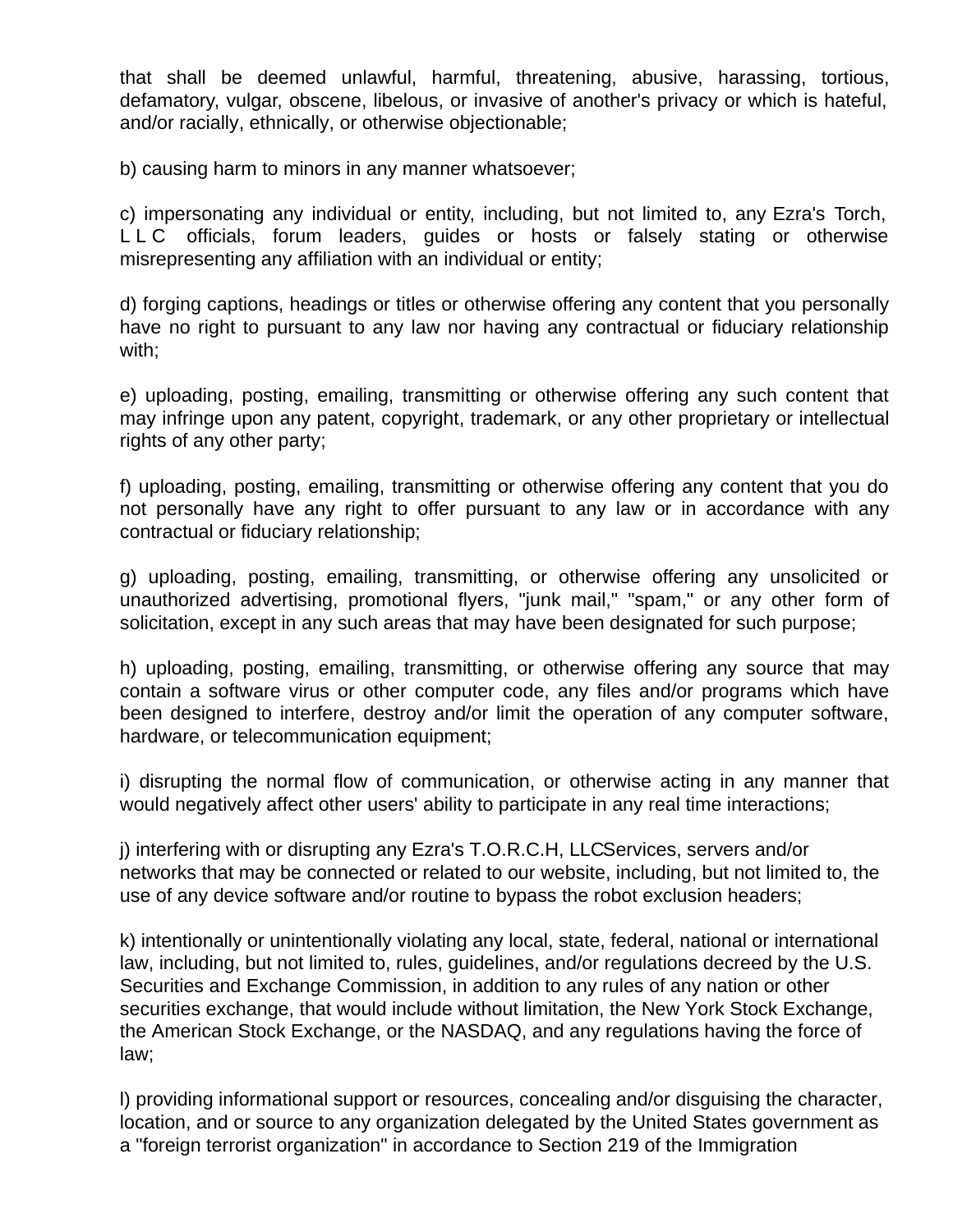Nationality Act;

m) "stalking" or with the intent to otherwise harass another individual; and/or

n) collecting or storing of any personal data relating to any other member or user in connection with the prohibited conduct and/or activities which have been set forth in the aforementioned paragraphs.

Ezra's T.O.R.C.H, LLC herein reserves the right to pre-screen, refuse and/or delete any content currently available through our Services. In addition, we reserve the right to remove and/or delete any such content that would violate the Terms or which would otherwise be considered offensive to other visitors, users and/or members.

Ezra's T.O.R.C.H, LLC herein reserves the right to access, preserve and/or disclose member account information and/or content if it is requested to do so by law or in good faith belief that any such action is deemed reasonably necessary for:

a) compliance with any legal process;

b) enforcement of the Terms;

c) responding to any claim that therein contained content is in violation of the rights of any third party;

d) responding to requests for customer service; or

e) protecting the rights, property or the personal safety of Ezra's T.O.R.C.H, LLC, its visitors, users and members, including the general public.

Ezra's T.O.R.C.H, LLC herein reserves the right to include the use of security components that may permit digital information or material to be protected, and that such use of information and/or material is subject to usage guidelines and regulations established by Ezra's T.O.R.C.H, LLC or any other content providers supplying content services to Ezra's T.O.R.C.H, LLC. You are hereby prohibited from making any attempt to override or circumvent any of the embedded usage rules in our Services. Furthermore, unauthorized reproduction, publication, distribution, or exhibition of any information or materials supplied by our Services, despite whether done so in whole or in part, is expressly prohibited.

# **SECTION 4 - GLOBAL USE; EXPORT/IMPORT COMPLIANCE**

Due to the global nature of the internet, through the use of our network you hereby agree to comply with all local rules relating to online conduct and that which is considered acceptable content. Uploading, posting and/or transferring of software, technology and other technical data may be subject to the export and import laws of the United States and possibly other countries. Through the use of our network, you thus agree to comply with all applicable export and import laws, statutes and regulations, including, but not limited to, the Export Administration Regulations [\(http://www.access.gpo.gov/bis/ear/ear\\_data.html](http://www.access.gpo.gov/bis/ear/ear_data.html)), as well as the sanctions control program of the United States [\(http://www.treasury.gov/resource-](http://www.treasury.gov/resource-center/sanctions/Programs/Pages/Programs.aspx)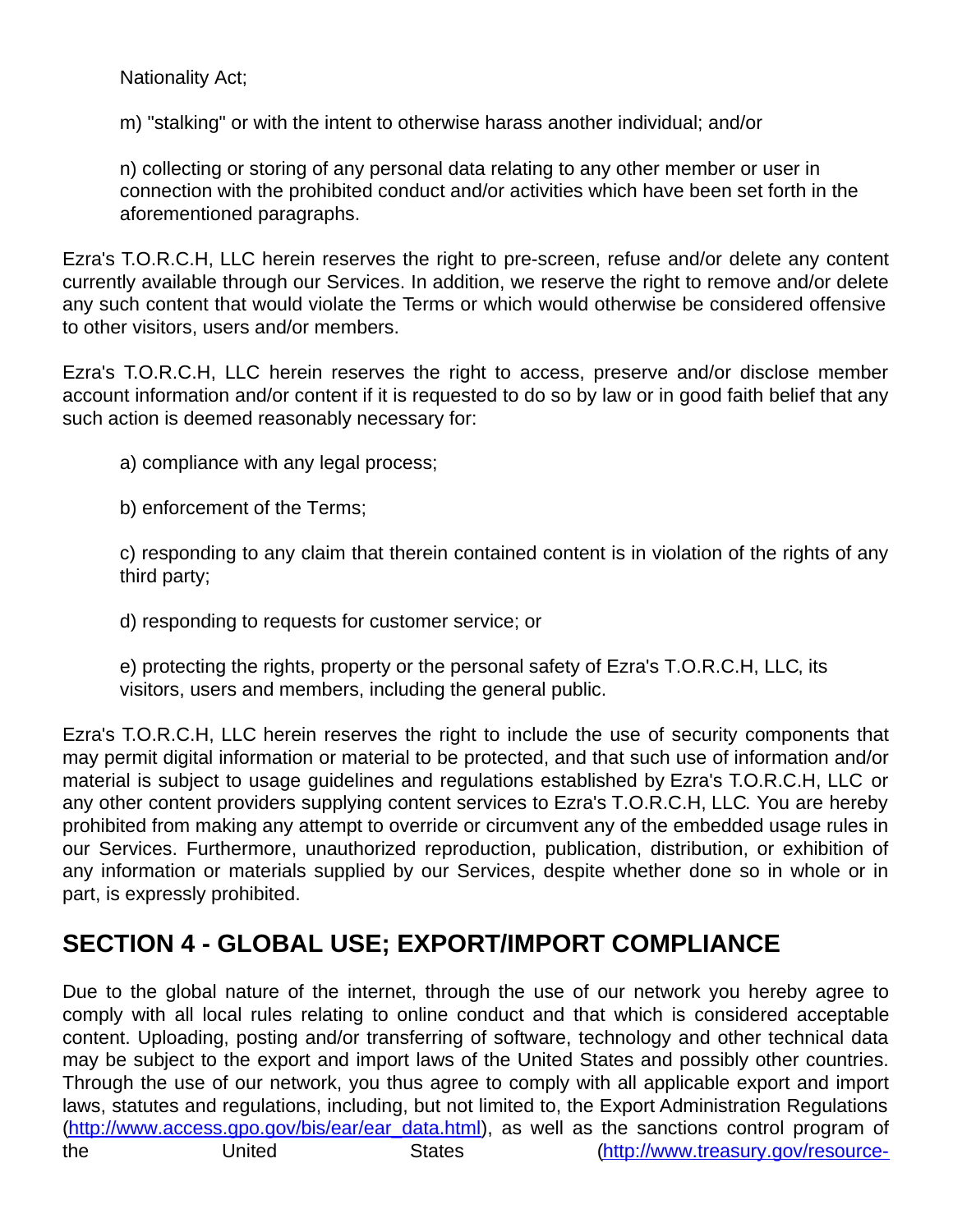a) are not on the list of prohibited individuals which may be identified on any government export export exclusion exclusion and the export of  $\sim$ [\(http://www.bis.doc.gov/complianceandenforcement/liststocheck.htm](http://www.bis.doc.gov/complianceandenforcement/liststocheck.htm)) nor a member of any other government which may be part of an export-prohibited country identified in applicable export and import laws and regulations;

b) agree not to transfer any software, technology or any other technical data through the use of our network Services to any export-prohibited country;

c) agree not to use our website network Services for any military, nuclear, missile, chemical or biological weaponry end uses that would be a violation of the U.S. export laws; and

d) agree not to post, transfer nor upload any software, technology or any other technical data which would be in violation of the U.S. or other applicable export and/or import laws.

### **SECTION 5 - SUBMITTED CONTENT**

Ezra's T.O.R.C.H, LLC shall not lay claim to ownership of any content submitted by any visitor, member, or user, nor make such content available for inclusion on our website Services. Therefore, you hereby grant and allow for Ezra's T.O.R.C.H, LLC the below listed worldwide, royalty-free and non-exclusive licenses, as applicable:

a) The content submitted or made available for inclusion on the publicly accessible areas o f Ezra's T.O.R.C.H, LLC's Sites, the license provided to permit to use, distribute, reproduce, modify, adapt, publicly perform and/or publicly display said Content on our network Services is for the sole purpose of providing and promoting the specific area to which this content was placed and/or made available for viewing. This license shall be available so long as you are a member of Ezra's T.O.R.C.H, LLC's sites, and shall terminate at such time when you elect to discontinue your membership.

b) Photos, audio, video and/or graphics submitted or made available for inclusion on the publicly accessible areas of Ezra's T.O.R.C.H, LLC's sites, the license provided to permit to use, distribute, reproduce, modify, adapt, publicly perform and/or publicly display said Content on our network Services are for the sole purpose of providing and promoting the specific area in which this content was placed and/or made available for viewing. This license shall be available so long as you are a member of Ezra's T.O.R.C.H, LLC's sites and shall terminate at such time when you elect to discontinue your membership.

c) For any other content submitted or made available for inclusion on the publicly accessible areas of Ezra's T.O.R.C.H, LLC's sites, the continuous, binding and completely sub-licensable license which is meant to permit to use, distribute, reproduce, modify, adapt, publish, translate, publicly perform and/or publicly display said content, whether in whole or in part, and the incorporation of any such Content into other works in any arrangement or medium current used or later developed.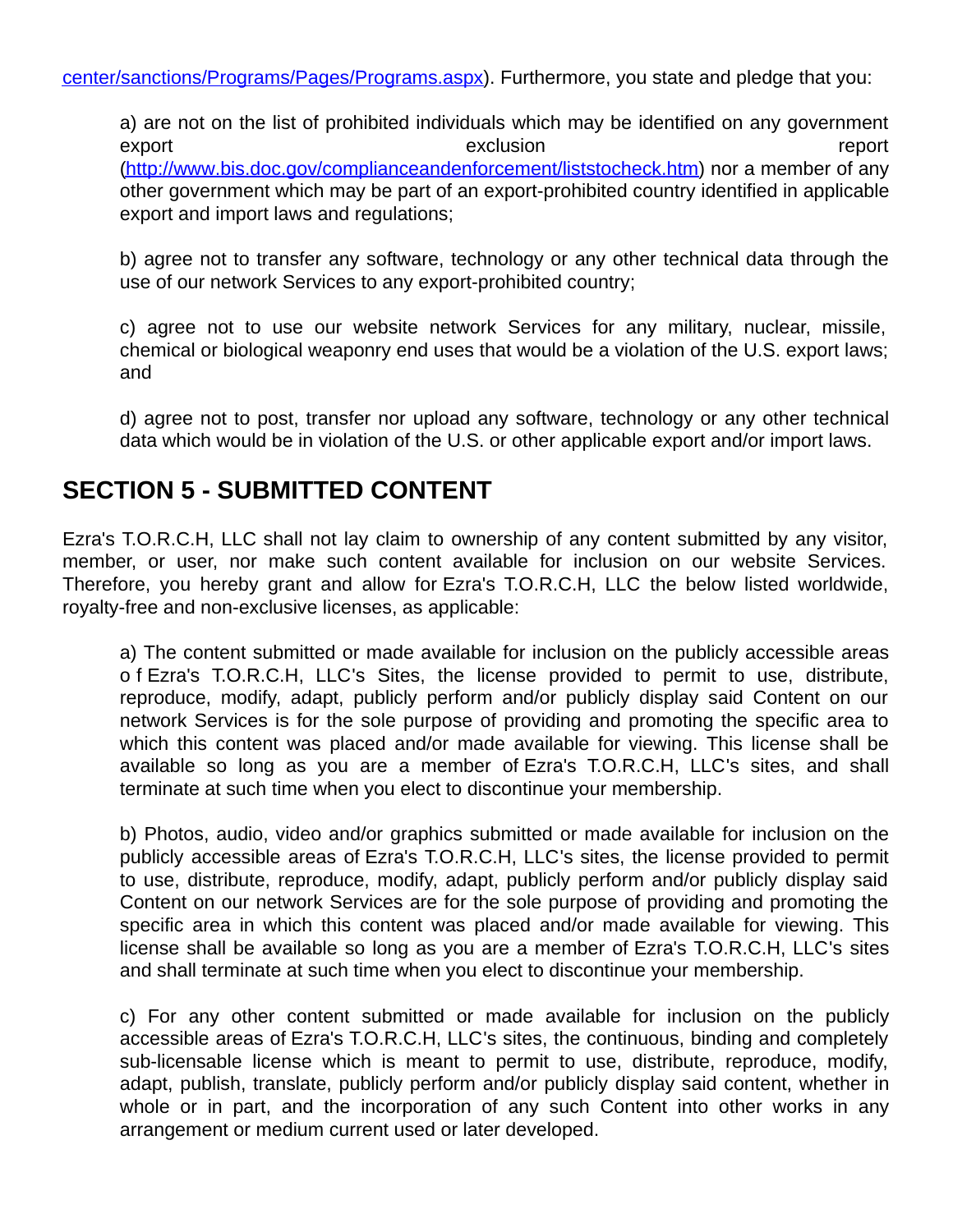Those areas which may be deemed "publicly accessible" areas of Ezra's T.O.R.C.H, LLC's Sites are those such areas of our network properties which are meant to be available to the general public, and which would include message boards and groups that are openly available to both users and members. However, those areas which are not open to the public, and thus available to members only, would include our mail system and instant messaging.

#### **CONTRIBUTIONS TO COMPANY WEBSITE**

Ezra's T.O.R.C.H, LLC may provide an area for our user and members to contribute feedback to our website. When you submit ideas, documents, suggestions and/or proposals ("**Contributions**") to our site, you acknowledge and agree that:

a) your contributions do not contain any type of confidential or proprietary information;

b) Ezra's Torch, LLC shall not be liable or under any obligation to ensure or maintain confidentiality, expressed or implied, related to any Contributions;

c ) Ezra's Torch, LLC shall be entitled to make use of and/or disclose any such Contributions in any such manner as they may see fit;

d) the contributor's Contributions shall automatically become the sole property of Ezra's Torch, LLC ; and

e) Ezra's Torch, LLC is under no obligation to either compensate or provide any form of reimbursement in any manner or nature.

#### **SECTION 6 - INDEMNITY**

All users and/or members agree to insure and hold Ezra's T.O.R.C.H, LLC, our subsidiaries, affiliates, agents, employees, officers, partners and/or licensors blameless or not liable for any claim or demand, which may include, but is not limited to, reasonable attorney fees made by any third party which may arise from any content a member or user of our Site may submit, post, modify, transmit or otherwise make available through our Services, the use of Ezra's Torch, LLC Services or your connection with these Services, your violations of the Terms of Service and/or your violation of any such rights of another person.

### **SECTION 7 - COMMERCIAL REUSE OF SERVICES**

The member or user herein agrees not to replicate, duplicate, copy, trade, sell, resell nor exploit for any commercial reason any part, use of, or access to Ezra's Torch, LLC 's sites.

# **SECTION 8 - MODIFICATIONS**

Ezra's T.O.R.C.H, LLCreserves the right at any time it may deem fit, to modify, alter and or discontinue, whether temporarily or permanently, our service, or any part thereof, with or without prior notice. In addition, we shall not be held liable to you or to any third party for any such alteration, modification, suspension and/or discontinuance of our Services, or any part thereof.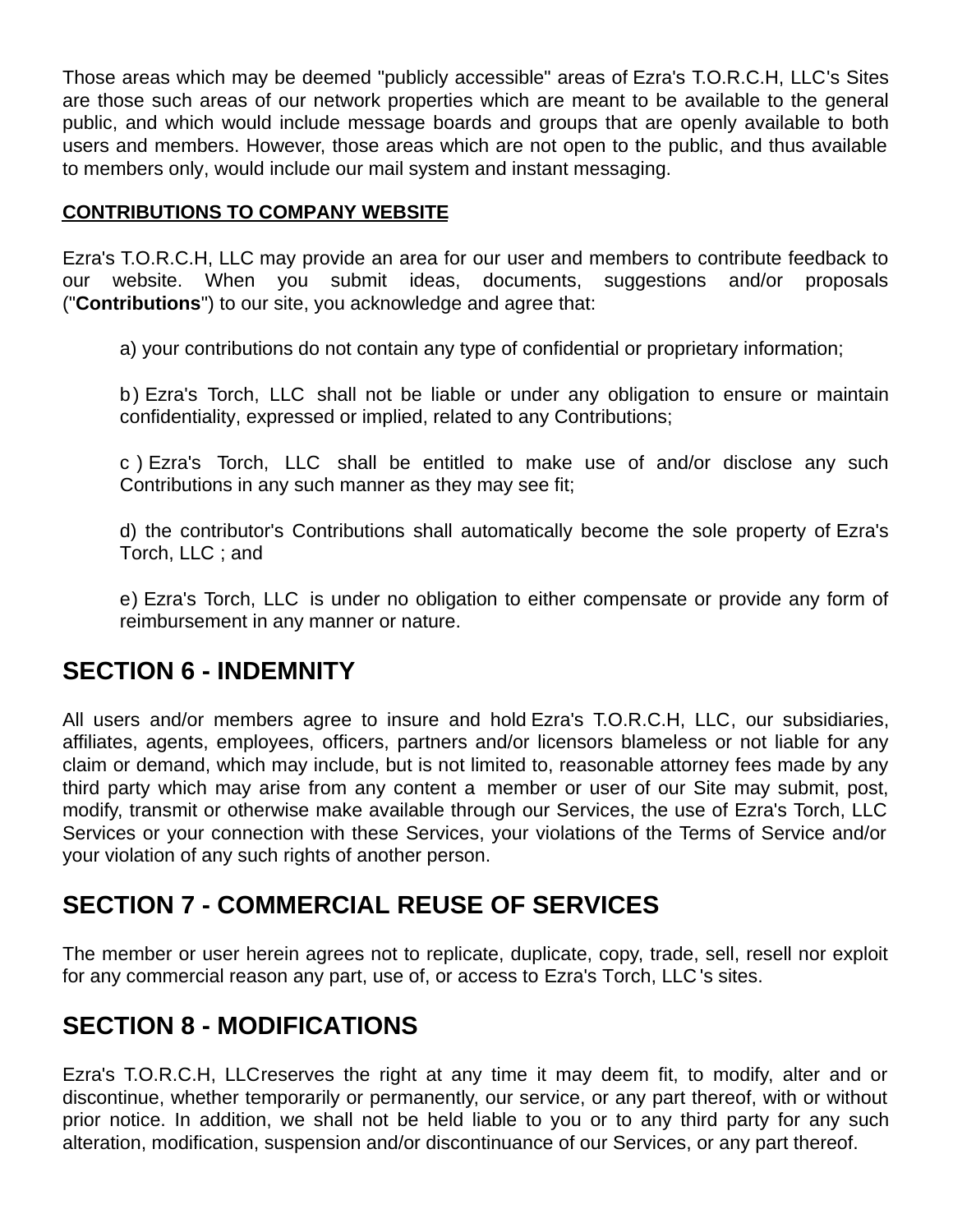# **SECTION 9 - TERMINATION**

As a member of akidztorch.com, you may cancel or terminate your account, associated email address and/or access to our Services by submitting a cancellation or termination request to .

As a member, you agree that Ezra's T.O.R.C.H, LLC may, without any prior written notice, immediately suspend, terminate, discontinue and/or limit your account, any email associated with your account, and access to any of our Services. The cause for such termination, discontinuance, suspension and/or limitation of access shall include, but is not limited to:

a) any breach or violation of our Terms or any other incorporated agreement, regulation and/or guideline;

b) by way of requests from law enforcement or any other governmental agencies;

c) the discontinuance, alteration and/or material modification to our Services, or any part thereof;

d) unexpected technical or security issues and/or problems;

e) any extended periods of inactivity;

f) any engagement by you in any fraudulent or illegal activities; and/or

g) the nonpayment of any associated fees that may be owed by you in connection with your akidztorch.com account Services.

Furthermore, you herein agree that any and all terminations, suspensions, discontinuances, and or limitations of access for cause shall be made at our sole discretion and that we shall not be liable to you or any other third party with regards to the termination of your account, associated email address and/or access to any of our Services.

The termination of your account with akidztorch.com shall include any and/or all of the following:

a) the removal of any access to all or part of the Services offered within akidztorch.com;

b) the deletion of your password and any and all related information, files, and any such content that may be associated with or inside your account, or any part thereof; and

c) the barring of any further use of all or part of our Services.

#### **SECTION 10 - LINKS**

Either Ezra's T.O.R.C.H, LLC or any third parties may provide links to other websites and/or resources. Thus, you acknowledge and agree that we are not responsible for the availability of any such external sites or resources, and as such, we do not endorse nor are we responsible or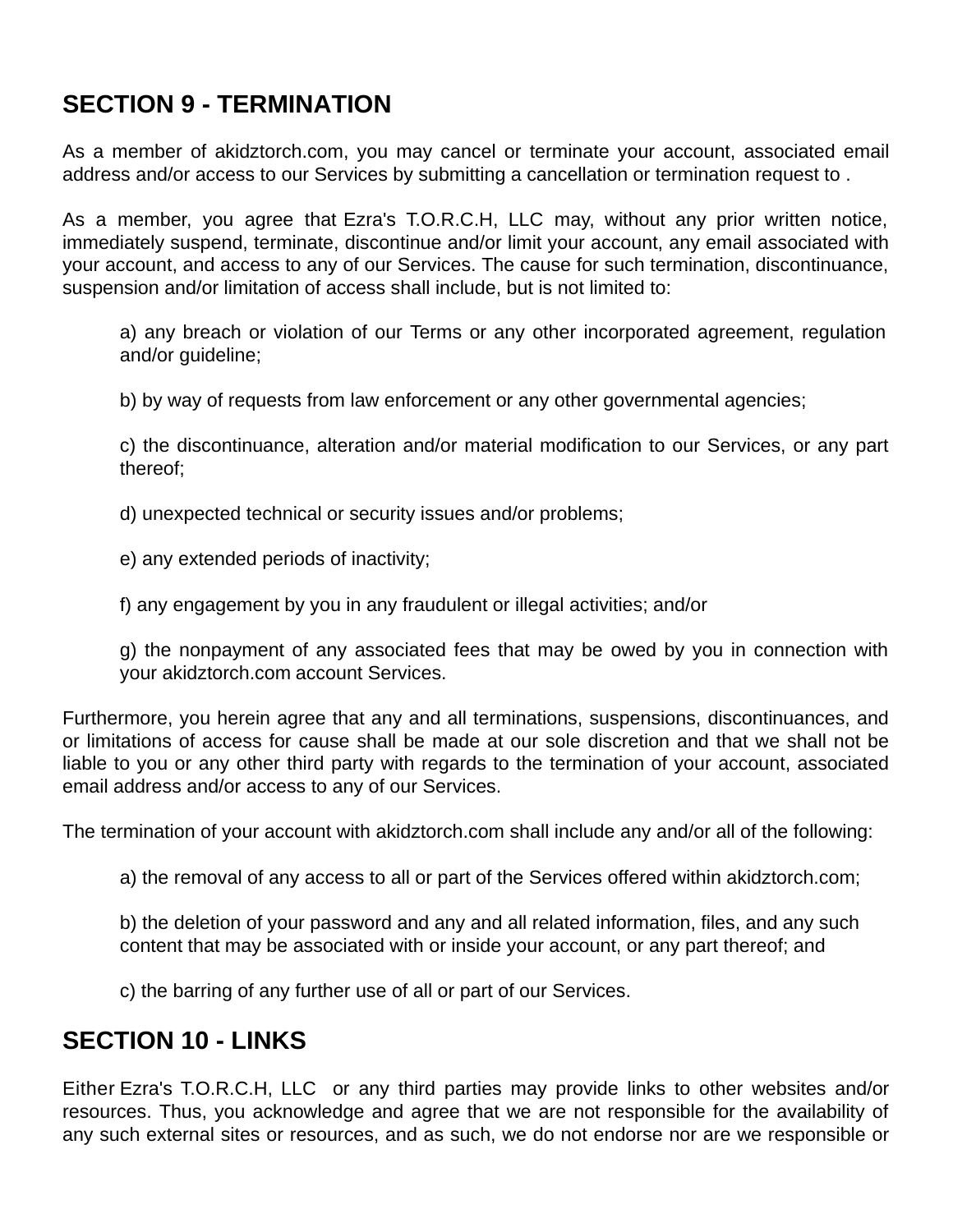liable for any content, products, advertising or any other materials, on or available from such thirdparty sites or resources. Furthermore, you acknowledge and agree that Ezra's T.O.R.C.H, LLC shall not be responsible or liable, directly or indirectly, for any such damage or loss which may be a result of, caused or allegedly to be caused by or in connection with the use of or the reliance on any such content, goods or Services made available on or through any such site or resource.

# **SECTION 11 - PROPRIETARY RIGHTS**

You do hereby acknowledge and agree that Ezra's T.O.R.C.H, LLC's Services and any essential software that may be used in connection with our Services ("Software") shall contain proprietary and confidential material that is protected by applicable intellectual property rights and other laws. Furthermore, you herein acknowledge and agree that any Content which may be contained in any advertisements or information presented by and through our Services or by advertisers is protected by copyrights, trademarks, patents or other proprietary rights and laws. Therefore, except for that which is expressly permitted by applicable law or as authorized by Ezra's T.O.R.C.H, LLC or such applicable licensor, you agree not to alter, modify, lease, rent, loan, sell, distribute, transmit, broadcast, publicly perform and/or created any plagiaristic works which are based on Ezra's T.O.R.C.H, LLC Services (e.g. Content or Software), in whole or part.

Ezra's T.O.R.C.H, LLC hereby grants you a personal, non-transferable and non-exclusive right and/or license to make use of the object code or our Software on a single computer, as long as you do not, and shall not, allow any third party to duplicate, alter, modify, create or plagiarize work from, reverse engineer, reverse assemble or otherwise make an attempt to locate or discern any source code, sell, assign, sublicense, grant a security interest in and/or otherwise transfer any such right in the Software. Furthermore, you do herein agree not to alter or change the Software in any manner, nature or form, and as such, not to use any modified versions of the Software, including and without limitation, for the purpose of obtaining unauthorized access to our Services. Lastly, you also agree not to access or attempt to access our Services through any means other than through the interface which is provided by Ezra's T.O.R.C.H, LLC for use in accessing our Services.

# **SECTION 12 - WARRANTY DISCLAIMERS**

YOU HEREIN EXPRESSLY ACKNOWLEDGE AND AGREE THAT:

a) THE USE OF EZRA'S T.O.R.C.H, LLC SERVICES AND SOFTWARE ARE AT THE SOLE RISK BY YOU. OUR SERVICES AND SOFTWARE SHALL BE PROVIDED ON AN "AS IS" AND/OR "AS AVAILABLE" BASIS. EZRA'S T.O.R.C.H, LLC AND OUR SUBSIDIARIES, AFFILIATES, OFFICERS, EMPLOYEES, AGENTS, PARTNERS AND LICENSORS EXPRESSLY DISCLAIM ANY AND ALL WARRANTIES OF ANY KIND WHETHER EXPRESSED OR IMPLIED, INCLUDING, BUT NOT LIMITED TO ANY IMPLIED WARRANTIES OF TITLE, MERCHANTABILITY, FITNESS FOR A PARTICULAR PURPOSE AND NON-INFRINGEMENT.

b ) EZRA'S T.O.R.C.H, LLC AND OUR SUBSIDIARIES, OFFICERS, EMPLOYEES, AGENTS, PARTNERS AND LICENSORS MAKE NO SUCH WARRANTIES THAT (i) EZRA'S T.O.R.C.H, LLC SERVICES OR SOFTWARE WILL MEET YOUR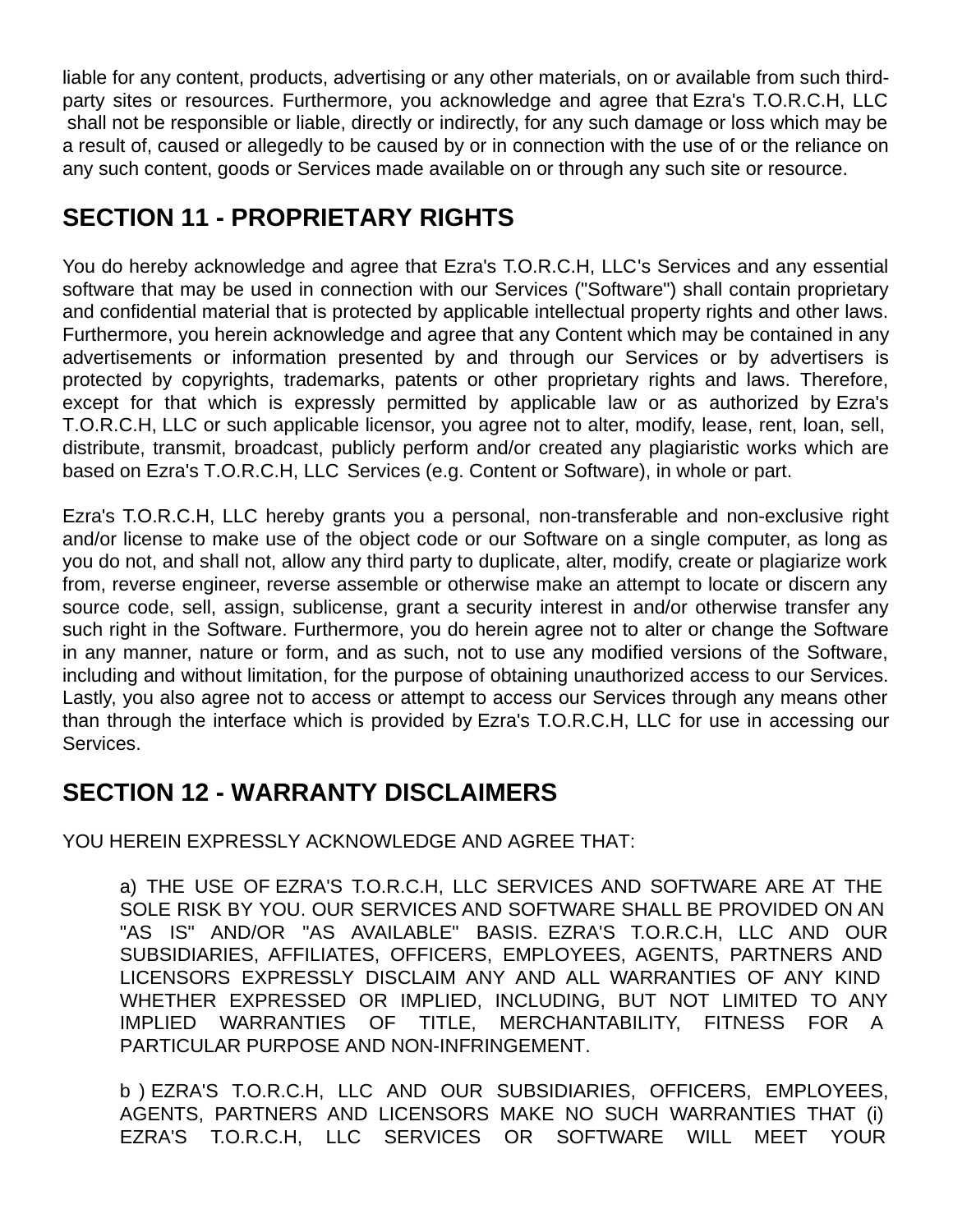REQUIREMENTS; (ii) EZRA'S T.O.R.C.H, LLC SERVICES OR SOFTWARE SHALL BE UNINTERRUPTED, TIMELY, SECURE OR ERROR-FREE; (iii) THAT SUCH RESULTS WHICH MAY BE OBTAINED FROM THE USE OF THE EZRA'S T.O.R.C.H, LLC SERVICES OR SOFTWARE WILL BE ACCURATE OR RELIABLE; (iv) QUALITY OF ANY PRODUCTS, SERVICES, ANY INFORMATION OR OTHER MATERIAL WHICH MAY BE PURCHASED OR OBTAINED BY YOU THROUGH OUR SERVICES OR SOFTWARE WILL MEET YOUR EXPECTATIONS; AND (v) THAT ANY SUCH ERRORS CONTAINED IN THE SOFTWARE SHALL BE CORRECTED.

c) ANY INFORMATION OR MATERIAL DOWNLOADED OR OTHERWISE OBTAINED BY WAY OF EZRA'S T.O.R.C.H, LLC SERVICES OR SOFTWARE SHALL BE ACCESSED BY YOUR SOLE DISCRETION AND SOLE RISK, AND AS SUCH YOU SHALL BE SOLELY RESPONSIBLE FOR AND HEREBY WAIVE ANY AND ALL CLAIMS AND CAUSES OF ACTION WITH RESPECT TO ANY DAMAGE TO YOUR COMPUTER AND/OR INTERNET ACCESS, DOWNLOADING AND/OR DISPLAYING, OR FOR ANY LOSS OF DATA THAT COULD RESULT FROM THE DOWNLOAD OF ANY SUCH INFORMATION OR MATERIAL.

d) NO ADVICE AND/OR INFORMATION, DESPITE WHETHER WRITTEN OR ORAL, THAT MAY BE OBTAINED BY YOU FROM EZRA'S T.O.R.C.H, LLC OR BY WAY OF OR FROM OUR SERVICES OR SOFTWARE SHALL CREATE ANY WARRANTY NOT EXPRESSLY STATED IN THE TERMS.

e) A SMALL PERCENTAGE OF SOME USERS MAY EXPERIENCE SOME DEGREE OF EPILEPTIC SEIZURE WHEN EXPOSED TO CERTAIN LIGHT PATTERNS OR BACKGROUNDS THAT MAY BE CONTAINED ON A COMPUTER SCREEN OR WHILE USING OUR SERVICES. CERTAIN CONDITIONS MAY INDUCE A PREVIOUSLY UNKNOWN CONDITION OR UNDETECTED EPILEPTIC SYMPTOM IN USERS WHO HAVE SHOWN NO HISTORY OF ANY PRIOR SEIZURE OR EPILEPSY. SHOULD YOU, ANYONE YOU KNOW OR ANYONE IN YOUR FAMILY HAVE AN EPILEPTIC CONDITION, PLEASE CONSULT A PHYSICIAN IF YOU EXPERIENCE ANY OF THE FOLLOWING SYMPTOMS WHILE USING OUR SERVICES: DIZZINESS, ALTERED VISION, EYE OR MUSCLE TWITCHES, LOSS OF AWARENESS, DISORIENTATION, ANY INVOLUNTARY MOVEMENT, OR CONVULSIONS.

#### **SECTION 13 - LIMITATION OF LIABILITY**

YOU EXPLICITLY ACKNOWLEDGE, UNDERSTAND AND AGREE THAT EZRA'S T.O.R.C.H, LLC AND OUR SUBSIDIARIES, AFFILIATES, OFFICERS, EMPLOYEES, AGENTS, PARTNERS AND LICENSORS SHALL NOT BE LIABLE TO YOU FOR ANY PUNITIVE, INDIRECT, INCIDENTAL, SPECIAL, CONSEQUENTIAL OR EXEMPLARY DAMAGES, INCLUDING, BUT NOT LIMITED TO, DAMAGES WHICH MAY BE RELATED TO THE LOSS OF ANY PROFITS, GOODWILL, USE, DATA AND/OR OTHER INTANGIBLE LOSSES, EVEN THOUGH WE MAY HAVE BEEN ADVISED OF SUCH POSSIBILITY THAT SAID DAMAGES MAY OCCUR, AND RESULT FROM:

a) THE USE OR INABILITY TO USE OUR SERVICE;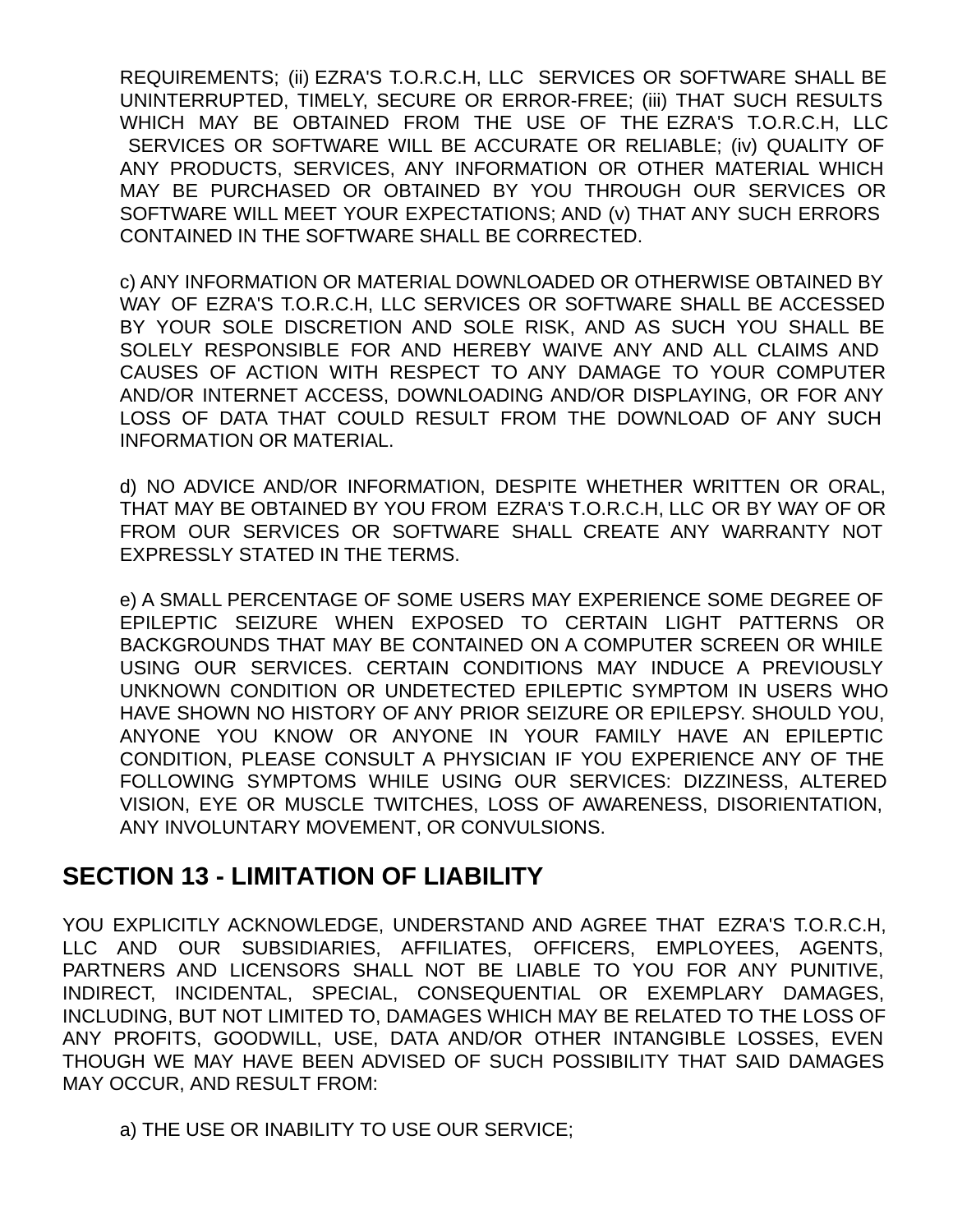b) THE COST OF PROCURING SUBSTITUTE GOODS AND SERVICES;

c) UNAUTHORIZED ACCESS TO OR THE ALTERATION OF YOUR TRANSMISSIONS AND/OR DATA;

d) STATEMENTS OR CONDUCT OF ANY SUCH THIRD PARTY ON OUR SERVICE;

e) AND ANY OTHER MATTER WHICH MAY BE RELATED TO OUR SERVICE.

### **SECTION 14 - RELEASE**

In the event you have a dispute, you agree to release Ezra's T.O.R.C.H, LLC(and its officers, directors, employees, agents, parent subsidiaries, affiliates, co-branders, partners and any other third parties) from claims, demands and damages (actual and consequential) of every kind and nature, known and unknown, suspected or unsuspected, disclosed and undisclosed, arising out of or in any way connected to such dispute.

### **SECTION 15 - NOTICE**

Ezra's T.O.R.C.H, LLC may furnish you with notices, including those with regards to any changes to the Terms, including but not limited to email, regular mail, MMS or SMS, text messaging, postings on our website Services, or other reasonable means currently known or any which may be herein after developed. Any such notices may not be received if you violate any aspects of the Terms by accessing our Services in an unauthorized manner. Your acceptance of this Agreement constitutes your agreement that you are deemed to have received any and all notices that would have been delivered had you accessed our Services in an authorized manner.

### **SECTION 16 - INTELLECTUAL PROPERTY RIGHTS**

You herein acknowledge, understand and agree that all of the Ezra's T.O.R.C.H, LLCtrademarks, copyright, trade name, service marks, and other Ezra's T.O.R.C.H, LLClogos and any brand features, and/or product and service names are trademarks and as such, are and shall remain the property of Ezra's T.O.R.C.H, LLC. You herein agree not to display and/or use in any manner the Ezra's T.O.R.C.H, LLClogo or marks without obtaining Ezra's T.O.R.C.H, LLC's prior written consent.

Ezra's T.O.R.C.H, LLC will always respect the intellectual property of others, and we ask that all of our users do the same. With regards to appropriate circumstances and at its sole discretion, Ezra's T.O.R.C.H, LLC may disable and/or terminate the accounts of any user who violates our Terms and/or infringes the rights of others. If you feel that your work has been duplicated in such a way that would constitute copyright infringement, or if you believe your intellectual property rights have been otherwise violated, you should provide to us the following information:

a) The electronic or the physical signature of the individual that is authorized on behalf of the owner of the copyright or other intellectual property interest;

b) A description of the copyrighted work or other intellectual property that you believe has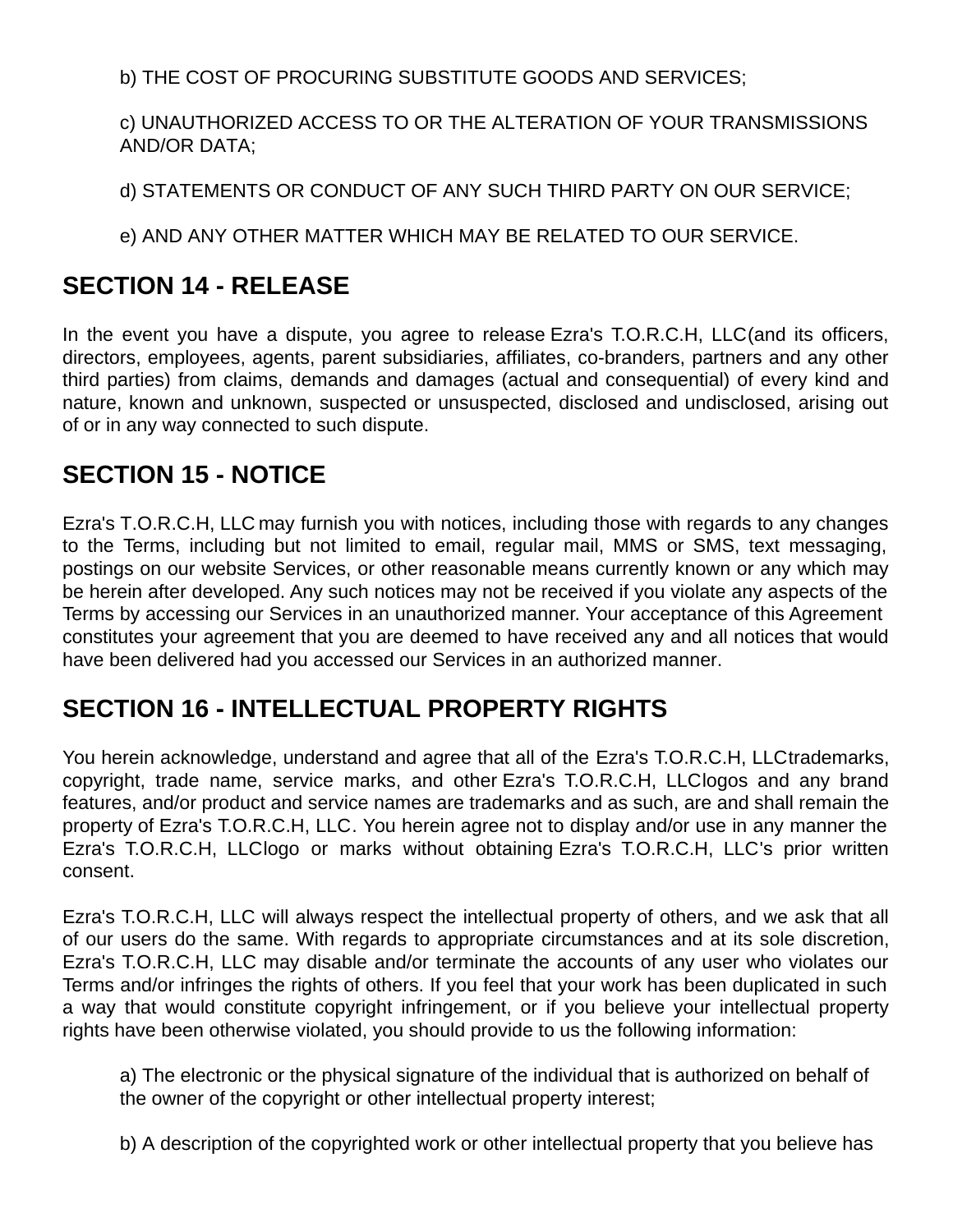been infringed upon;

c) A description of the location of the site which you allege has been infringing upon your work;

d) Your physical address, telephone number, and email address;

e) A statement, in which you state that the alleged and disputed use of your work is not authorized by the copyright owner, its agents or the law;

f) And finally, a statement, made under penalty of perjury, that the aforementioned information in your notice is truthful and accurate, and that you are the copyright or intellectual property owner, representative or agent authorized to act on the copyright or intellectual property owner's behalf.

The Ezra's T.O.R.C.H, LLC agent for notice of claims of copyright or other intellectual property infringement can be contacted as follows:

Mailing Address: Ezra's T.O.R.C.H, LLC Attn: Copyright Agent Palmdale , California 93550

Telephone: (661) 527-4466 Email: ezrahhelps@gmail.com

# **SECTION 17 - ENTIRE AGREEMENT**

This Agreement constitutes the entire agreement between you and Ezra's T.O.R.C.H, LLCand shall govern the use of our Services, superseding any prior version of this Agreement between you and us with respect to Ezra's T.O.R.C.H, LLC Services. You may also be subject to additional terms and conditions that may apply when you use or purchase certain other Ezra's T.O.R.C.H, LLC Services, affiliate Services, third-party content or third-party software.

### **SECTION 18 - CHOICE OF LAW AND FORUM**

It is at the mutual agreement of both you and Ezra's T.O.R.C.H, LLC with regard to the Agreement that the relationship between the parties shall be governed by the laws of the state of California without regard to its conflict of law provisions and that any andall claims, causes of action and/or disputes, arising out of or relating to the Agreement, or the relationship between you and Ezra's T.O.R.C.H, LLC, shall be filed within the courts having jurisdiction within the County of San Diego , California or the U.S. District Court located in said state. You and Ezra's T.O.R.C.H, LLC agree to submit to the jurisdiction of the courts as previously mentioned, and agree to waive any and all objections to the exercise of jurisdiction over the parties by such courts and to venue in such courts.

# **SECTION 19 - WAIVER AND SEVERABILITY OF TERMS**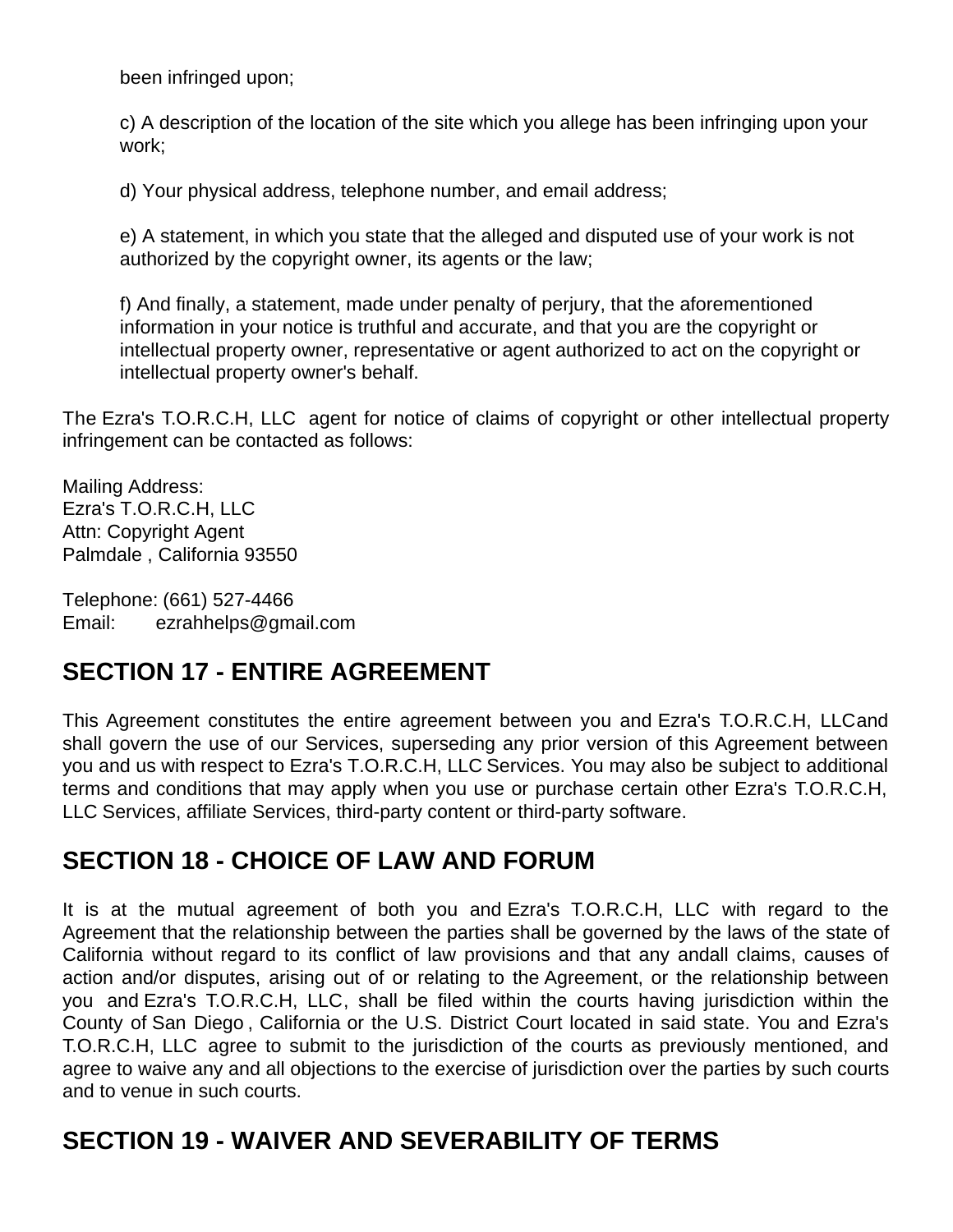At any time, should Ezra's T.O.R.C.H, LLC fail to exercise or enforce any right or provision of the Agreement, such failure shall not constitute a waiver of such right or provision. If any provision of this Agreement is found by a court of competent jurisdiction to be invalid, the parties nevertheless agree that the court should endeavor to give effect to the parties' intentions as reflected in the provision, and the other provisions of the Agreement remain in full force and effect.

# **SECTION 20 - NO RIGHT OF SURVIVORSHIP NON-TRANSFERABILITY**

You acknowledge, understand and agree that your account is non-transferable and any rights to your ID and/or contents within your account shall terminate upon your death. Upon receipt of a copy of a death certificate, your account may be terminated and all contents therein permanently deleted.

### **SECTION 21 - STATUTE OF LIMITATIONS**

You acknowledge, understand and agree that regardless of any statute or law to the contrary, any claim or action arising out of or related to the use of our Services or the Agreement must be filed within 3 year(s) after said claim or cause of action arose or shall be forever barred.

# **SECTION 22 - VIOLATIONS**

Please report any and all violations of this Agreement to Ezra's T.O.R.C.H, LLC as follows:

Mailing Address: Ezra's T.O.R.C.H, LLC Palmdale , California 93550

Telephone: (661) 527-4466 Email: ezrahhelps@gmail.com

# **SECTION 23 - GOVERNMENT REQUESTS**

In order to cooperate with governmental requests, subpoenas or court orders, to protect our systems, or to ensure the integrity and operation of our business and systems, we may access and disclose any information we consider necessary or appropriate, including and without limitation, your information, IP address, and usage history. Our right to disclose any such information is governed by the terms of our Privacy Policy.

# **SECTION 24 - FOREIGN ACCESS OF SITE**

The Site is controlled, operated and administered by Ezra's Torch, LLC from our offices within the USA. If you access the Site from a location outside the USA, you are responsible for compliance with all local laws. You agree that you will not use Ezra's Torch, LLC 's content accessed through the Site in any country or in any manner prohibited by any applicable laws, restrictions or